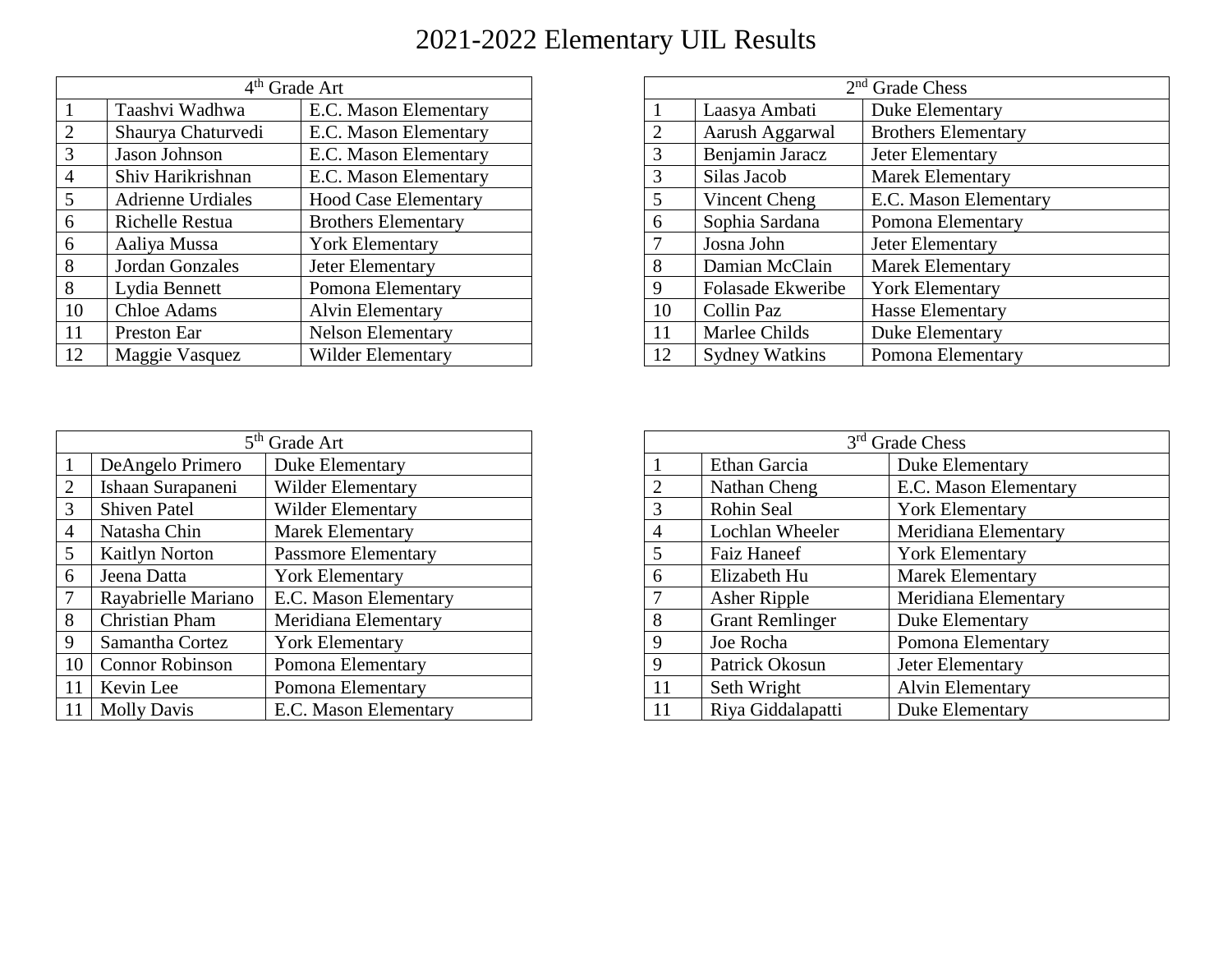| 4 <sup>th</sup> Grade Chess |                         |                            |
|-----------------------------|-------------------------|----------------------------|
|                             | Logan Schaefer          | <b>Wilder Elementary</b>   |
| $\overline{2}$              | Nathan Pham             | <b>Brothers Elementary</b> |
| 3                           | An Doan                 | <b>Marek Elementary</b>    |
| $\overline{4}$              | Canaan Wu               | <b>Marek Elementary</b>    |
| 5                           | Quang Tran              | E.C. Mason Elementary      |
| 6                           | Rohin Giddalapatti      | Duke Elementary            |
| 7                           | <b>Rishav Kunwor</b>    | <b>Wilder Elementary</b>   |
| 8                           | <b>Timothy Fan</b>      | Pomona Elementary          |
| 9                           | <b>Christian George</b> | <b>Wilder Elementary</b>   |
| 9                           | Alex Castro             | <b>Passmore Elementary</b> |
| 9                           | <b>Micah Owens</b>      | <b>Marek Elementary</b>    |
| 9                           | Eyasu Embaye            | E.C. Mason Elementary      |

| 5 <sup>th</sup> Grade Chess |                       |                               |
|-----------------------------|-----------------------|-------------------------------|
|                             | Maximus Jimenez       | Meridiana Elementary          |
| $\mathcal{D}_{\cdot}$       | Gabriel Gabrido       | Duke Elementary               |
| 3                           | Jaxon Wheeler         | Meridiana Elementary          |
| $\overline{4}$              | Sebastian Rueda       | <b>Walt Disney Elementary</b> |
| $\overline{4}$              | Humza Retiwalla       | <b>Brothers Elementary</b>    |
| 6                           | Ishaan Surapaneni     | <b>Wilder Elementary</b>      |
|                             | Noah Romig            | E.C. Mason Elementary         |
| 8                           | <b>Matias Castano</b> | <b>Sanchez Elementary</b>     |
| 9                           | Sahasra Degala        | Duke Elementary               |
| 10                          | Lane Roberts          | <b>Marek Elementary</b>       |
| 10                          | Peyton Wells          | Pomona Elementary             |
| 12                          | Prina Joshi           | <b>Marek Elementary</b>       |

| $2nd$ Grade Creative Writing |                         |                             |
|------------------------------|-------------------------|-----------------------------|
|                              | Ariana Chung            | Pomona Elementary           |
| $\overline{2}$               | Justine Gladney         | <b>York Elementary</b>      |
| 3                            | Sanvi Bhat              | <b>Wilder Elementary</b>    |
| 4                            | Casandra Hermoso        | Savannah Lakes Elementary   |
| 5                            | Miguel Marina           | <b>Stevenson Elementary</b> |
| 6                            | Alexandra Wheeler       | Meridiana Elementary        |
| 7                            | Noah Arreola            | Meridiana Elementary        |
| 8                            | Hope Golemo             | <b>York Elementary</b>      |
| 9                            | Peyton Kendricks        | <b>Marek Elementary</b>     |
| 10                           | <b>Stella Stromberg</b> | <b>Passmore Elementary</b>  |
| 11                           | Neha Dineshkumar        | Duke Elementary             |
| 12                           | Miheli Perera           | <b>Wilder Elementary</b>    |

| 4 <sup>th</sup> Grade Number Sense |                       |                             |
|------------------------------------|-----------------------|-----------------------------|
|                                    | <b>Rishav Kunwor</b>  | <b>Wilder Elementary</b>    |
| $\overline{2}$                     | Rohan Swamy           | <b>Brothers Elementary</b>  |
| 3                                  | Nathan Pham           | <b>Brothers Elementary</b>  |
| 4                                  | Fernando Nieve        | <b>Brothers Elementary</b>  |
| 5                                  | Taashvi Wadhwa        | E.C. Mason Elementary       |
| 6                                  | <b>Quang Tran</b>     | E.C. Mason Elementary       |
| 7                                  | Kristen Lozano        | <b>Nelson Elementary</b>    |
| 8                                  | <b>Samuel Coetzee</b> | Meridiana Elementary        |
| 9                                  | Omar Aranda           | Savannah Lakes Elementary   |
| 10                                 | Raymond "RT" Reyes    | <b>Hood Case Elementary</b> |
| 10                                 | Jordan Mata           | <b>Marek Elementary</b>     |
| 10                                 | Alan Ebeling          | Meridiana Elementary        |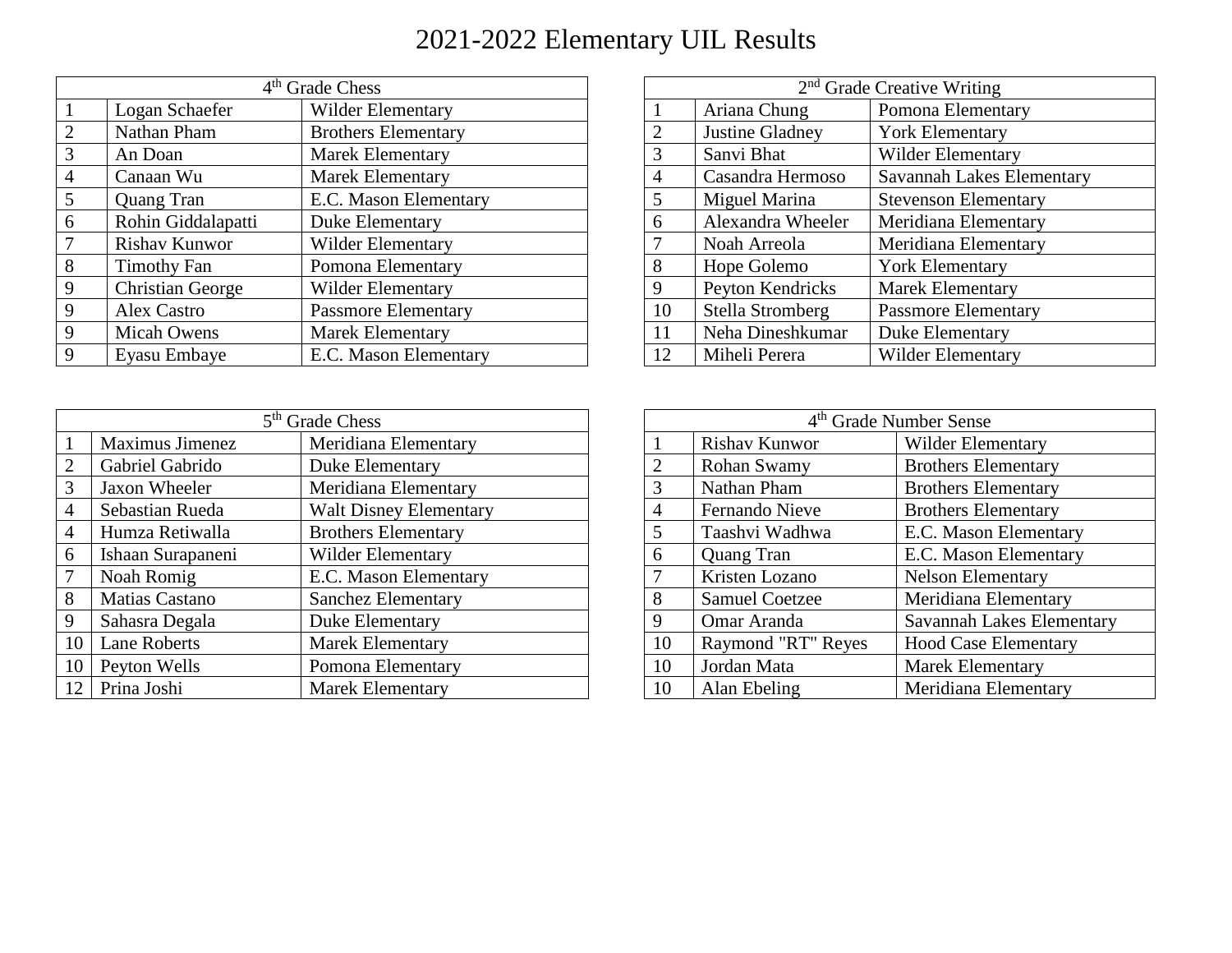| 5 <sup>th</sup> Grade Number Sense |                           |                               |
|------------------------------------|---------------------------|-------------------------------|
| 1                                  | Ishaan Surapaneni         | Wilder Elementary             |
| $\overline{2}$                     | Daniel Martin             | E.C. Mason Elementary         |
| 3                                  | Yuva Senthilkumar         | <b>Marek Elementary</b>       |
| 4                                  | Leo Castro                | <b>Passmore Elementary</b>    |
| 5                                  | Nesmah Arafat             | <b>York Elementary</b>        |
| 6                                  | Jellene Linaugo           | <b>York Elementary</b>        |
| 7                                  | Philip Strych             | <b>Marek Elementary</b>       |
| 7                                  | Noah Romig                | E.C. Mason Elementary         |
| $\overline{7}$                     | <b>Arnav Desai</b>        | <b>York Elementary</b>        |
| 10                                 | Logan Kocian              | <b>Brothers Elementary</b>    |
| 11                                 | Monica Juarez             | <b>Walt Disney Elementary</b> |
| 12                                 | <b>Evangeline Stephen</b> | <b>Wilder Elementary</b>      |
| 12                                 | Adekunle Adeniyi          | <b>Sanchez Elementary</b>     |

| 5 <sup>th</sup> Grade Oral Reading |                      |                            |
|------------------------------------|----------------------|----------------------------|
|                                    | Jeena Datta          | <b>York Elementary</b>     |
| $\mathcal{D}_{\cdot}$              | Laura Nelson         | <b>Passmore Elementary</b> |
| 3                                  | Ramon Bagadion       | <b>York Elementary</b>     |
| 4                                  | Shiv Harikrishnan    | E.C. Mason Elementary      |
| 5                                  | Andrea Davis         | E.C. Mason Elementary      |
| 6                                  | Leighton Gallo       | <b>Passmore Elementary</b> |
| 7                                  | Selah Jacob          | <b>Marek Elementary</b>    |
| 8                                  | <b>Glen Russell</b>  | <b>Brothers Elementary</b> |
| 9                                  | Nesmah Arafat        | <b>York Elementary</b>     |
| 10                                 | Sophie Sonnier       | <b>Marek Elementary</b>    |
|                                    | Luis Colon Hernandez | <b>Sanchez Elementary</b>  |
| 12                                 | Caitlynn Davis       | Meridiana Elementary       |

| 4 <sup>th</sup> Grade Oral Reading |                        |                            |
|------------------------------------|------------------------|----------------------------|
|                                    | Isabella Suarez        | <b>Marek Elementary</b>    |
| $\overline{2}$                     | Alex Castro            | <b>Passmore Elementary</b> |
| 3                                  | Mia Page               | E.C. Mason Elementary      |
| 4                                  | <b>Carynton Hughes</b> | <b>Sanchez Elementary</b>  |
| 5                                  | Roylin Reji            | <b>Brothers Elementary</b> |
| 6                                  | Alani David            | <b>Wilder Elementary</b>   |
|                                    | <b>Ritu Singh</b>      | <b>Brothers Elementary</b> |
| 8                                  | Charisma Shibu         | E.C. Mason Elementary      |
| 9                                  | Anna Austin            | Pomona Elementary          |
| 10                                 | Amanda Santos          | <b>Marek Elementary</b>    |
| 11                                 | Angelo Fusco           | E.C. Mason Elementary      |
| 12                                 | Mia Yzgierdo           | <b>Nelson Elementary</b>   |

| 3 <sup>rd</sup> Grade Ready Writing |                  |                                  |
|-------------------------------------|------------------|----------------------------------|
|                                     | Genevieve Golemo | <b>York Elementary</b>           |
| $\overline{2}$                      | Saanvi Kumar     | <b>Brothers Elementary</b>       |
| 3                                   | Agrima Gupta     | <b>York Elementary</b>           |
| $\overline{4}$                      | Alexa Villanueva | <b>Passmore Elementary</b>       |
| 5                                   | Joseph Cox       | <b>Sanchez Elementary</b>        |
| 6                                   | Pranav Pillai    | Pomona Elementary                |
| 7                                   | Elizabeth Hu     | <b>Marek Elementary</b>          |
| 8                                   | Alan Ngo         | Wilder Elementary                |
| 9                                   | Emma Epstein     | <b>Brothers Elementary</b>       |
| 10                                  | Aidan Manshadi   | <b>Marek Elementary</b>          |
| 11                                  | Ava Westerbeck   | E.C. Mason Elementary            |
| 12                                  | Zayneb Sandhu    | <b>Savannah Lakes Elementary</b> |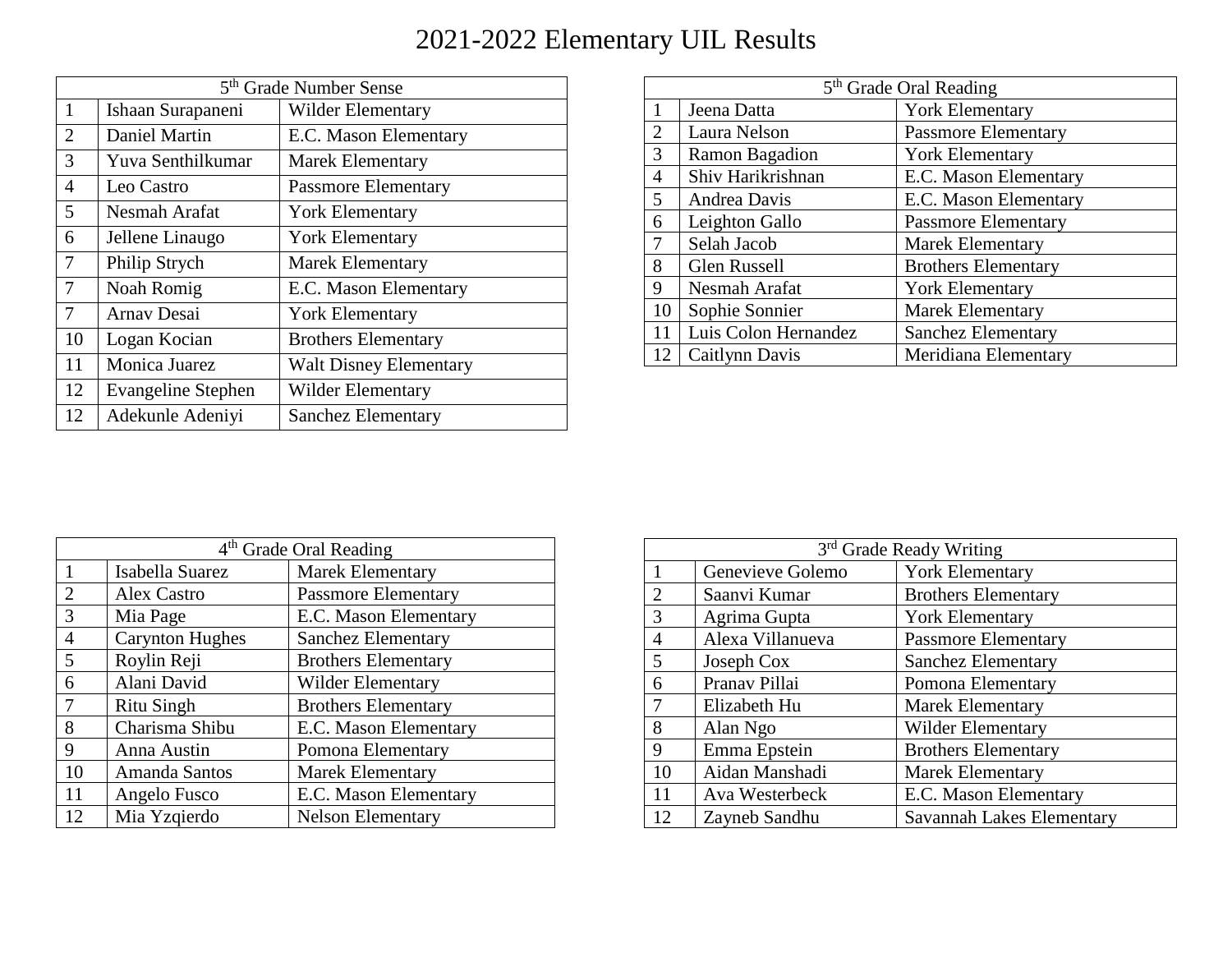| 4 <sup>th</sup> Grade Ready Writing |                       |                            |  |
|-------------------------------------|-----------------------|----------------------------|--|
| 1                                   | Imany Idewgu          | Meridiana Elementary       |  |
| $\overline{2}$                      | Angela Ayewah         | <b>York Elementary</b>     |  |
| 3                                   | Charisma Shibu        | E.C. Mason Elementary      |  |
| 4                                   | Emilio Haidar         | Pomona Elementary          |  |
| 5                                   | Isabella Suarez       | <b>Marek Elementary</b>    |  |
| 6                                   | Taashvi Wadhwa        | E.C. Mason Elementary      |  |
| 7                                   | <b>Tiffany Truong</b> | <b>Marek Elementary</b>    |  |
| 8                                   | Sadie French          | Meridiana Elementary       |  |
| 9                                   | Aiden Pullen          | <b>Brothers Elementary</b> |  |
| 10                                  | Leon Scott            | <b>York Elementary</b>     |  |
| 11                                  | Mariah Benoit         | <b>Sanchez Elementary</b>  |  |
| 12                                  | Richelle Restua       | <b>Brothers Elementary</b> |  |

| $2nd$ Grade Storytelling |                    |                              |
|--------------------------|--------------------|------------------------------|
|                          | Ariana Chung       | Pomona Elementary            |
| $\overline{2}$           | Justine Gladney    | <b>York Elementary</b>       |
| 3                        | <b>Tayar Hicks</b> | <b>Marek Elementary</b>      |
| $\overline{4}$           | Genesis Kennard    | <b>Marek Elementary</b>      |
| 5                        | Elizabeth Pham     | Meridiana Elementary         |
| 6                        | Siddhi Shah        | <b>York Elementary</b>       |
| 7                        | Mia Ramirez        | Pomona Elementary            |
| 8                        | Nirali Bhakta      | <b>York Elementary</b>       |
| 9                        | Emilia Tremont     | <b>Mark Twain Elementary</b> |
| 10                       | Tara Aderanti      | Pomona Elementary            |
| 11                       | Sir Ezekiel Ortega | Jeter Elementary             |
| Finalist                 | Dylan Tremble      | <b>Nelson Elementary</b>     |

| 5 <sup>th</sup> Grade Ready Writing |                      |                                  |
|-------------------------------------|----------------------|----------------------------------|
|                                     | Jo Lewis             | <b>Sanchez Elementary</b>        |
| $\overline{2}$                      | Saumya Gupta         | <b>York Elementary</b>           |
| 3                                   | Isha Mishra          | <b>Marek Elementary</b>          |
| 4                                   | Danielle Niosco      | Duke Elementary                  |
| 5                                   | Lisette Ortega       | <b>York Elementary</b>           |
| 6                                   | Angelina Tran        | Duke Elementary                  |
| 7                                   | <b>Allyn Stewart</b> | Meridiana Elementary             |
| 8                                   | <b>Chloe Breaker</b> | <b>Savannah Lakes Elementary</b> |
| 9                                   | Christina Baker      | <b>Savannah Lakes Elementary</b> |
| 10                                  | <b>Mason Duan</b>    | <b>Marek Elementary</b>          |
| 11                                  | <b>Grace Drabek</b>  | <b>Walt Disney Elementary</b>    |
| 12                                  | <b>Ashley Giang</b>  | Jeter Elementary                 |

| 3 <sup>rd</sup> Grade Storytelling |                        |                                  |
|------------------------------------|------------------------|----------------------------------|
|                                    | Komail Abidi           | Pomona Elementary                |
| $\mathcal{D}_{\mathcal{L}}$        | Gabriella Gomez        | <b>Passmore Elementary</b>       |
| 3                                  | Agrima Gupta           | <b>York Elementary</b>           |
| $\overline{4}$                     | Olivia Root            | E.C. Mason Elementary            |
| 5                                  | Samantha Hoang         | <b>Marek Elementary</b>          |
| 6                                  | <b>Grant Remlinger</b> | Duke Elementary                  |
|                                    | Ayden Habersham        | <b>Sanchez Elementary</b>        |
| 8                                  | Courtney Lisano        | <b>Walt Disney Elementary</b>    |
| 9                                  | Peace Jumbo            | Meridiana Elementary             |
| 10                                 | Anthony Zorrilla       | E.C. Mason Elementary            |
| 11                                 | Mason Wang             | <b>York Elementary</b>           |
| 12                                 | Collin LeBlanc         | <b>Savannah Lakes Elementary</b> |